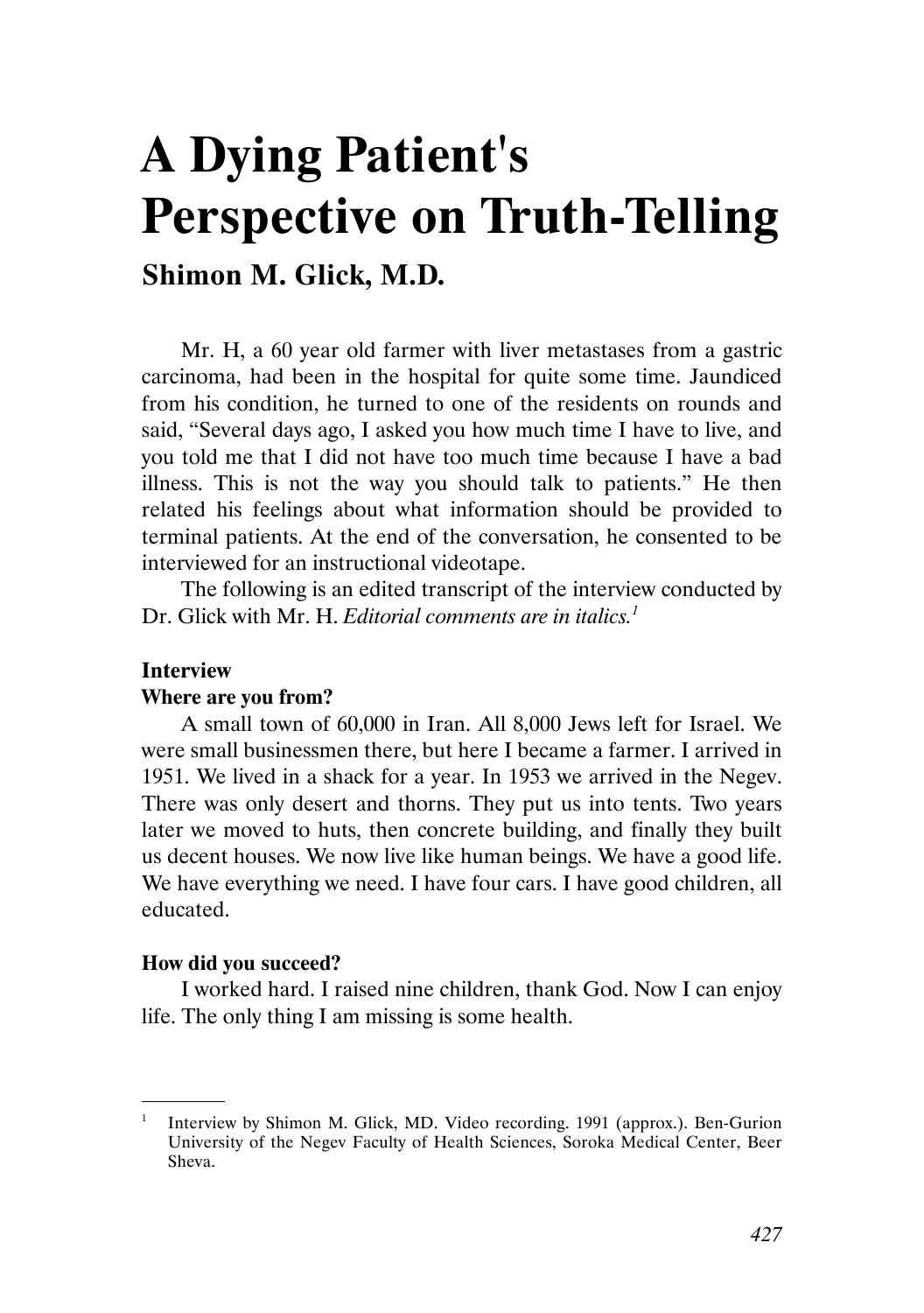## How long have you been sick?

Two to three years. I was operated on for an ulcer. He had not been told his diagnosis at the time of surgery. I was healthy. Then I continued to work part time. My children and 45 employees do most of the work. I export almost a million liras worth of vegetables – celery, cabbage, lettuce, tomatoes.

## What happened after the surgery?

Eight months ago, I suddenly got pain. My doctor made a home visit and gave me an injection. In the morning, she sent me to the hospital. They found what they found.

## What illness do you have?

They sent me for an ultrasound examination. They found what I had. He does not answer the question and never mentions the word "cancer."

#### What did they tell you?

I was hospitalized for ten days. Then the doctors came on rounds. They knew what I had. I didn't know. I just knew that I had liver pains. Suddenly they all looked at one another. I said, 'Doctor, why are you embarrassed? Tell me. Do I have the same disease in my liver that I had in my stomach? I am not a coward.' He said, 'I am sorry, I could not tell you, but you said it yourself.' That's what he told me, really. Note that the word "cancer" is not mentioned either by patient or physician.

#### What did you feel then?

Nothing. I swear, nothing special. I am very strong. 'OK,' I told my doctor, 'I have to accept what fate gives me.' He sent me home and gave me a referral to the oncology service. I said 'OK' and went home.

#### Did you ask any questions?

No. Nothing. I already knew what I had.

#### Did you want to know if it was serious?

I didn't ask. I knew it was serious. I really knew. I'm no child.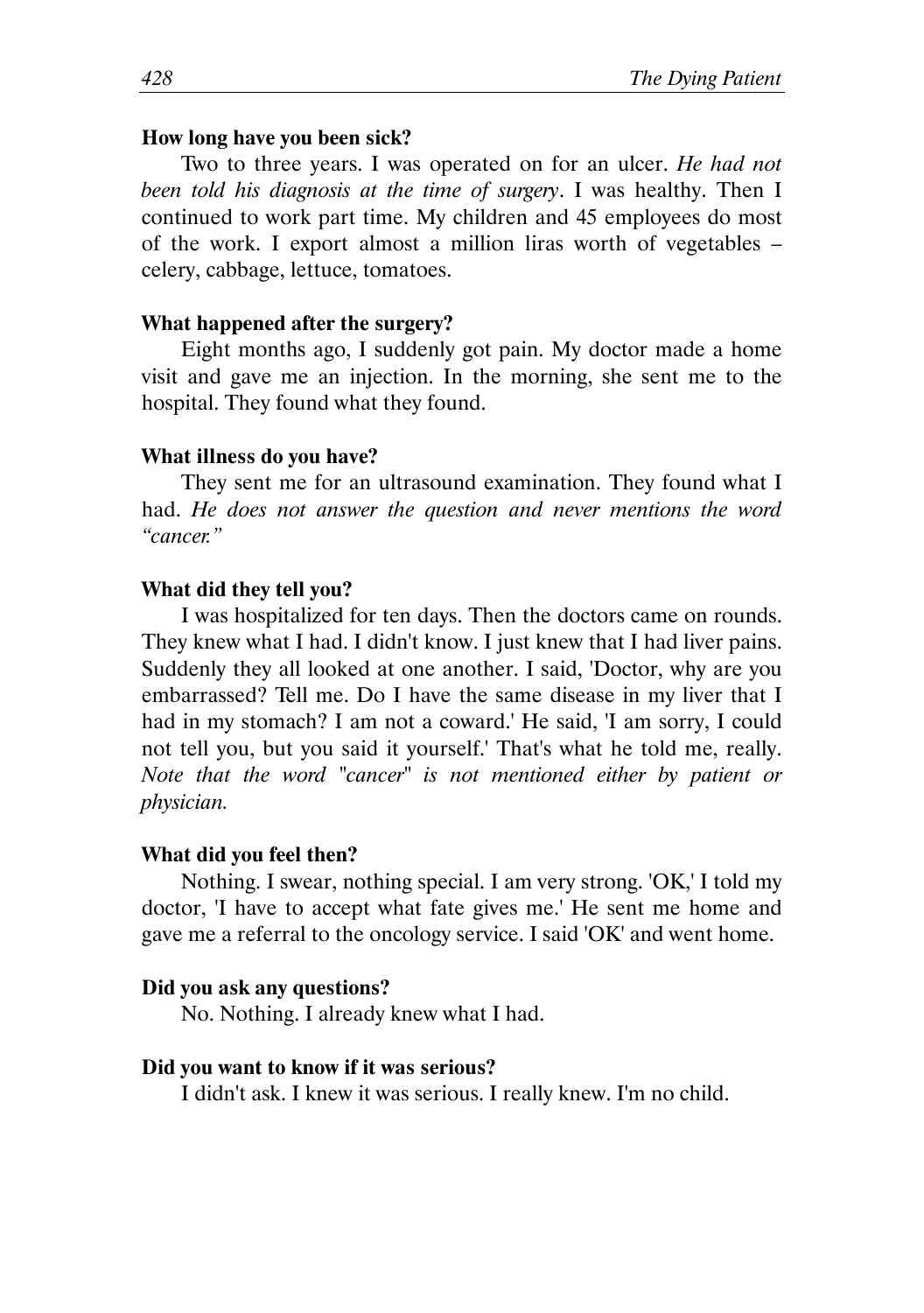## Were you afraid to ask?

No, I wasn't afraid. I said, 'I know that it's a little dangerous. But I will continue as best I can. I have faith in God.' I went home and took the letter to oncology where Dr. B examined me. I asked, 'Dr. B, this disease that I have – he didn't tell me what disease – I know it is dangerous, but can I survive?' He replied, 'You are asking a question which I cannot answer. It's in the hand of God.' I was treated for 3 months – a course of IV treatment every 20 days.

# Was that difficult?

Very hard. I vomited for three days each time. But when they asked me, I denied vomiting. He attempts to impress the others with his courage.

Then I went home. Three months later, they postponed my therapy because of a low white count. A week later I had pains and was treated by my MD. Dr. H had told me, 'If you have pains come right to my department, don't go to the ER.' But my family doctor told me to go to the ER. I waited in the ER for four hours. The wait killed me by the time I got to the department.

# Now you told us something on Friday about how the doctor spoke to you.

This doctor – never mind his name – I asked him a stupid question. I asked him, 'With my illness how long can I live?' He said, 'I'm sorry, Mr. H, not too long. You have a very bad illness.' That was the first time. About a week later, I asked him again, and he gave me the same answer. Then I made a request from you on rounds. I took your hand. Do you remember?

# Yes.

I said, 'I asked a question, and that doctor answered me that way, and then I became depressed.' Really. Instead of cheering me by saying, 'God is great. Life and death are in His hand. No one knows how long you will live. You ask silly questions.' He answered me that way! 'So I beg of you from now on, you should resolve that no patient should ever hear such words from you. Make that a tradition. Forever. Those are not proper words to tell a patient.'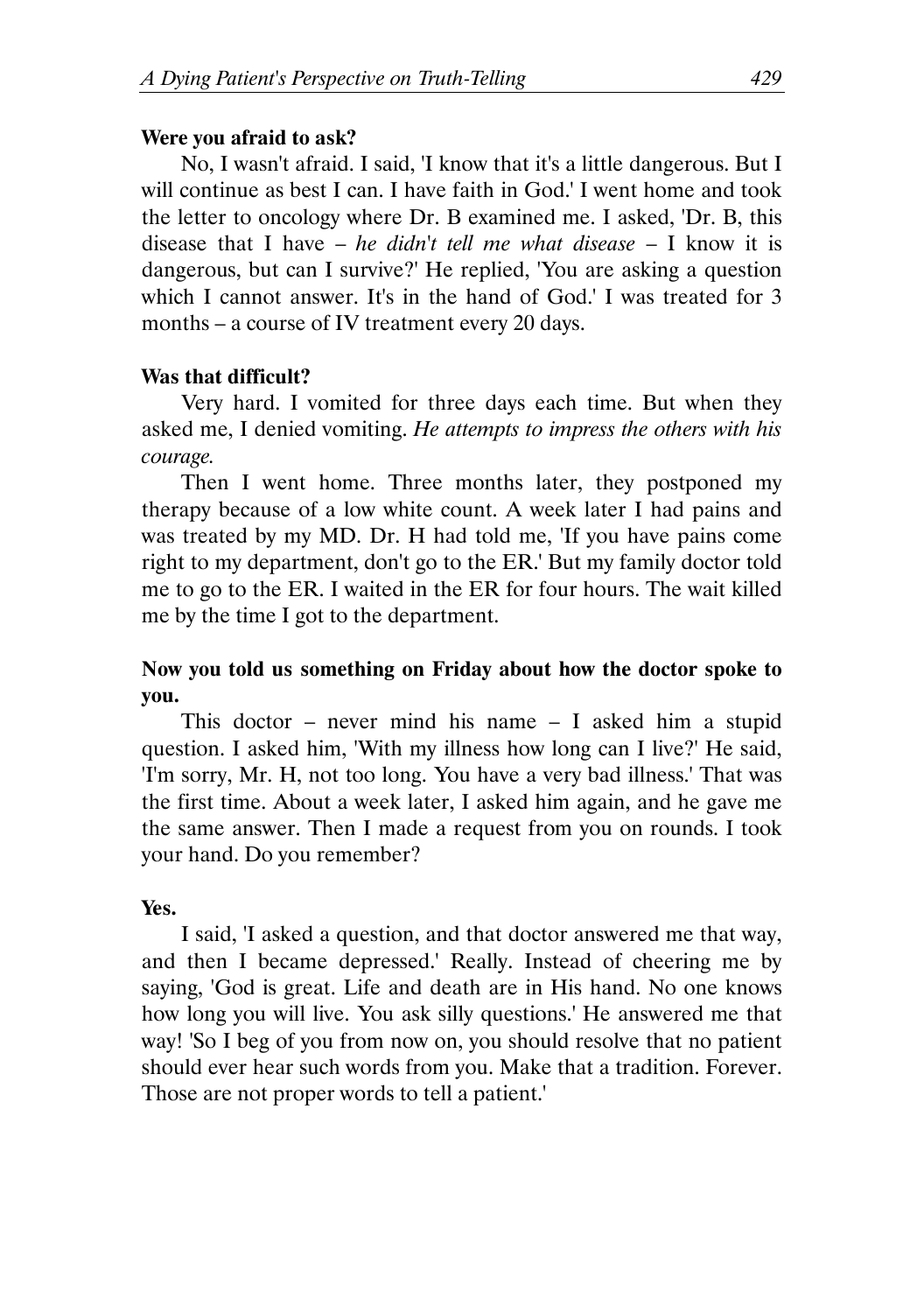## So you advise us not to tell the truth to patients?

That's what my common sense tells me. When a patient hears optimistic views from his physician, he is greatly encouraged. It increases his longevity. It gives him a good feeling, a healthy feeling, doesn't break his spirit.

#### Do you advise patients not to ask such questions?

I thought ... I was so deeply depressed. He opens up and admits being depressed.

#### You were depressed even before this episode?

Yes. I was depressed. I said to myself, 'Maybe if I ask the doctor, he may encourage me; tell me, "Why are you depressed? It's all in the hands of heaven. Why do you ask such a silly question?" Instead, he answered me the way he did!

# You didn't ask the question in order to get information, did you? You were looking for him to tell you something that you wanted to hear?

I was hoping that he would encourage me, raise my morale. 'You can still live a few years. You are strong, healthy. Others with this illness have lived several years, you can, too. You are a He-man.' He is trying to convince himself that he has the power to overcome his illness. He finally articulates the real intent of his question  $-$  to extract from the physician a message that would give him hope.

## You really are! After all that you have accomplished in your life you can probably overcome serious illnesses, serious problems.

I am not sure. It's all in the hands of heaven. I pray to God for whatever life he will give me. Do you know why I don't want to die?

## Yes?

Everyone has to die sometimes. You and I, God forbid. But because of my good family. I don't want to leave them.

# You have it good, here. I understand. I wish you long life and much pleasure from your family. I appreciate deeply that you are willing to teach us. Many thanks! Feel well!

The interview was therapeutic for the patient, granting him status and stature among the physicians. He was greatly cheered by the attention he received.